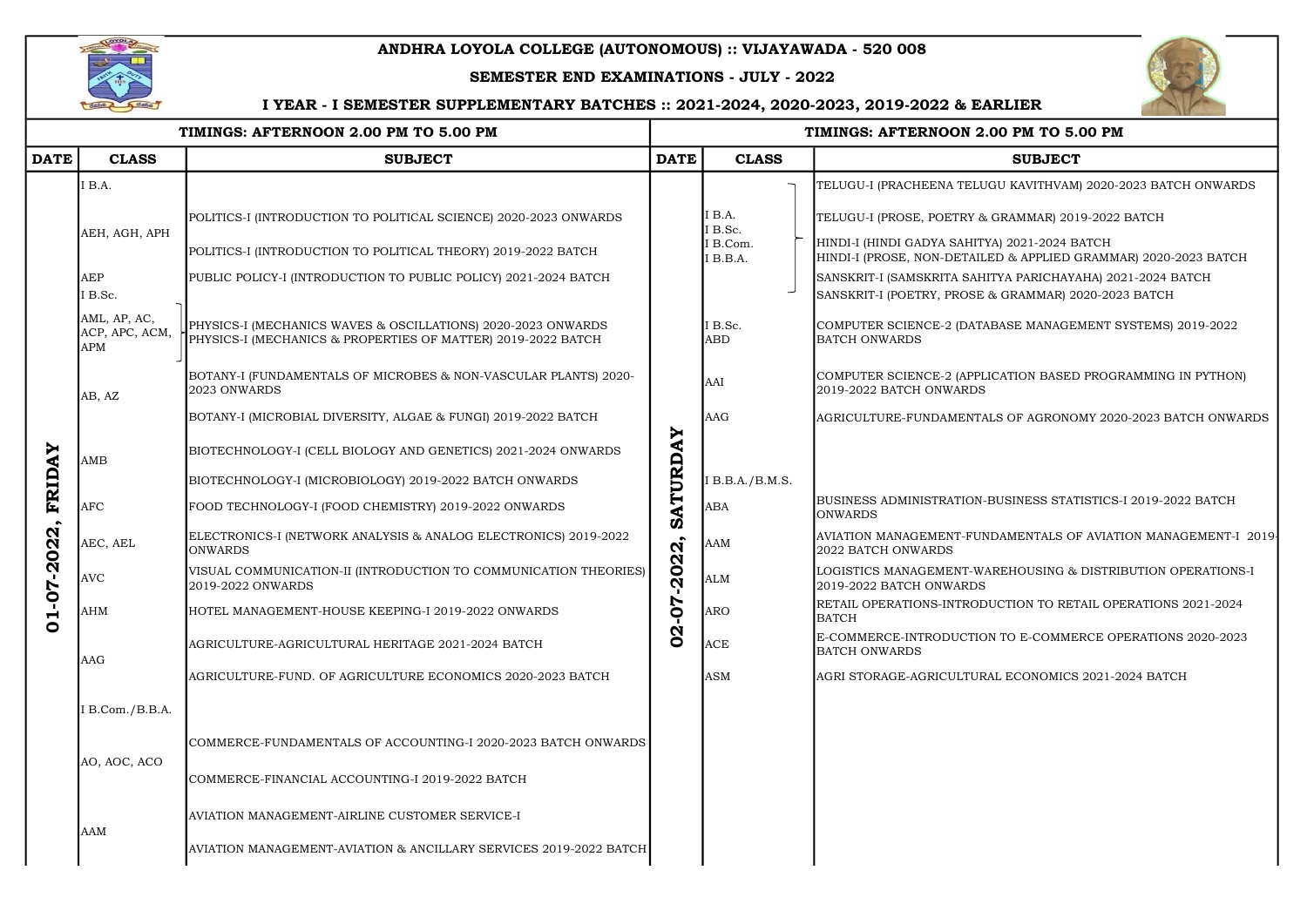|                      | <b>ALM</b>                  | LOGISTICS MANAGEMENT-FUNDAMENTALS OF LOGISTICS-I                                                                                                                                                                                                                           |                                           |                                                 |                                                                                                                                                                                            |
|----------------------|-----------------------------|----------------------------------------------------------------------------------------------------------------------------------------------------------------------------------------------------------------------------------------------------------------------------|-------------------------------------------|-------------------------------------------------|--------------------------------------------------------------------------------------------------------------------------------------------------------------------------------------------|
| NONDAY<br>04-07-2022 | I B.A.<br>AEH, AGH, APH     | HISTORY-I (ANCIENT INDIAN HISTORY & CULTURE (FROM INDUS VALLEY<br>CIVILIZATION TO 13TH CENTURY A.D.) 2020-2023 ONWARDS<br>HISTORY-I (HISTORY OF INDIA FROM EARLIEST TIMES UPTO 300CE)<br>2019-2022 BATCH<br>ANTHROPOLOGY-MEANING SCOPE & RELEVANCE OF ANTHROPOLOGY<br>2021 |                                           | IB.A.<br>I B.Sc.<br><b>B.Com.</b><br>$I$ B.B.A. | GENERAL ENGLISH-I (A COURSE IN COMMUNICATION & SOFT SKILLS) 20<br>2023 ONWARDS                                                                                                             |
|                      | AEP<br><b>APS</b>           | 2024 BATCH<br>PSYCHOLOGY-GENERAL PSYCHOLOGY-1 2021-2024 BATCH                                                                                                                                                                                                              | $\blacktriangleright$<br>⋖                | I B.M.S.                                        | GENERAL ENGLISH-I (ENGLISH FOR EMPOWERMENT) 2019-2022 BATCH                                                                                                                                |
|                      | IB.Sc.                      |                                                                                                                                                                                                                                                                            |                                           |                                                 |                                                                                                                                                                                            |
|                      | <b>AEL</b>                  | ELECTRONICS TECHNOLOGY-2 (CONSUMER ELECTRONICS) 2019-2022<br><b>ONWARDS</b>                                                                                                                                                                                                | TUESD                                     | <b>AVC</b>                                      | ENGLISH-I (BASIC WRITING SKILLS) 2019-2022 ONWARDS                                                                                                                                         |
|                      | ABD, AAI                    | COMPUTER SCIENCE-I (PROGRAMMING USING 'C') 2019-2022 ONWARDS                                                                                                                                                                                                               | $\boldsymbol{\mathsf{N}}$                 |                                                 |                                                                                                                                                                                            |
|                      | <b>AHM</b>                  | HOTEL MANAGEMENT-FRONT OFFICE-I 2019-2022 ONWARDS                                                                                                                                                                                                                          | $\boldsymbol{\alpha}$                     |                                                 |                                                                                                                                                                                            |
|                      | <b>AAG</b>                  | AGRICULTURE-FUND. OF PLANT BIOCHEMISTRY & BIOTECHNOLOGY 2021-<br>2024 BATCH<br>AGRICULTURE-FUND. OF PLANT BIOCHEMISTRY & SOIL SCIENCE                                                                                                                                      | $\overline{\mathbf{S}}$<br>L<br>$\bullet$ |                                                 |                                                                                                                                                                                            |
|                      | I B.Com./B.B.A.             |                                                                                                                                                                                                                                                                            | Ŋ<br>$\bullet$                            |                                                 |                                                                                                                                                                                            |
|                      | AO, AOC, ACO                | COMMERCE-BUSINESS ORGANIZATION & MANAGEMENT-I 2020-2023<br><b>ONWARDS</b><br>COMMERCE-BUSINESS ORGANIZATION-I 2019-2022 BATCH                                                                                                                                              |                                           |                                                 |                                                                                                                                                                                            |
|                      | ABA, AAM, ALM,<br>ACE, ASM  | BUSINESS ADMINISTRATION-PRINCIPLES OF MANAGEMENT-I 2019-2022<br><b>JONWARDS</b>                                                                                                                                                                                            |                                           |                                                 |                                                                                                                                                                                            |
|                      | I B.A./B.Sc.                |                                                                                                                                                                                                                                                                            |                                           | I B.Sc.                                         |                                                                                                                                                                                            |
|                      | AGH, APS                    | ENGLISH LITERATURE-I (HISTORY OF ENGLISH LANGUAGE & LITERATURE)<br>2019-2022 ONWARDS                                                                                                                                                                                       |                                           | AMB, AFC                                        | MICROBIOLOGY-I (INTRODUCTION TO MICROBIOLOGY & MICROBIAL<br>DIVERSITY) 2021-2024 BATCH<br>MICROBIOLOGY-I (INTROD. MICRO., MICROBIAL TECHN. & BIOLOGY OF<br>MICROORGANISMS) 2020-2023 BATCH |
| AY                   | AML, ASC, ACS,<br>AMC, AEM  | STATISTICS-I (DESCRIPTIVE STATISTICS & THEORY OF PROBABILITY)<br>2019-2022 ONWARDS                                                                                                                                                                                         | ≻                                         | AB, AZ                                          | ZOOLOGY-I (ANIMAL DIVERSITY-BIOLOGY OF NONCHORDATES)                                                                                                                                       |
|                      | ABD, AAI                    | STATISTICS-I (STATISTICAL METHODS)                                                                                                                                                                                                                                         | C                                         | <b>AVC</b>                                      | VISUAL COMMUNICATION-V (ART, ARCHITECTURE & CULTURE)<br>2019-2022 ONWARDS                                                                                                                  |
| WEDNESD              | AP, AC, AB, AZ,<br>AMB, AFC | CHEMISTRY-I (INORGANIC & PHYSICAL CHEMISTRY) 2021-2024 BATCH<br>CHEMISTRY-I (GENERAL PHYSICAL & INORGANIC CHEMISTRY) 2020-2023<br>BATCH                                                                                                                                    | THURSD                                    | <b>AAG</b><br><b>AHM</b>                        | AGRICULTURE-FUNDAMENTALS OF SOIL SCIENCE 2021-2024 BATCH<br>HOTEL MANAGEMENT-COOKERY & KITCHEN 2021-2024 BATCH                                                                             |
|                      |                             | CHEMISTRY-I (INORGANIC & ORGANIC CHEMISTRY) 2019-2022 BATCH                                                                                                                                                                                                                |                                           |                                                 | HOTEL MANAGEMENT-FOOD PRODUCTION-I 2020-2023 BATCH                                                                                                                                         |
|                      | AEC, AEL                    | ELECTRONICS TECHNOLOGY-1 (FUNDAMENTALS OF ELECTRICAL &<br>ELECTRONIC COMPONENTS) 2019-2022 BATCH                                                                                                                                                                           | $\boldsymbol{\mathsf{N}}$<br>$\mathbf{N}$ | AOC, ACO, AO                                    | COMMERCE-INFORMATION COMMUNICATION TECHNOLOGY-I<br>2019-2022 BATCH (LAB)                                                                                                                   |
| 2022<br>06-07        | <b>AVC</b>                  | VISUAL COMMUNICATION-III (WRITING FOR MEDIA) 2019-2022 BATCH                                                                                                                                                                                                               | $\bullet$<br>$\bar{\mathbf{N}}$           |                                                 | COMMERCE-FUND. OF COMPUTING TECHNOLOGY & INTERNET<br>2019-2022 BATCH                                                                                                                       |
|                      | <b>AAG</b>                  | AGRICULTURE (INTRODUCTORY BIOLOGY) 2021-2024 BATCH                                                                                                                                                                                                                         | L<br>$\mathsf{P}$                         | <b>ABA</b>                                      | BUSINESS ADMINISTRATION-FUNDAMENTALS OF ACCOUNTING-I 2020-2<br><b>BATCH</b>                                                                                                                |
|                      | ACE                         | B.M.S. (INVENTORY MANAGEMENT) 2020-2023 BATCH                                                                                                                                                                                                                              | $\overline{V}$<br>$\ddot{\mathbf{O}}$     |                                                 | FUNDAMENTALS OF INFORMATION TECHNOLOGY 2019-2022 BATCH                                                                                                                                     |
|                      | ABA                         | ETHICS & CORPORATE SOCIAL RESPONSIBILITY 2019-2022 BATCH                                                                                                                                                                                                                   |                                           | <b>AAM</b>                                      | AVIATION MANAGEMENT-INTRODUCTION TO AIR CARGO 2020-2023 BAT                                                                                                                                |
|                      | <b>ASM</b>                  | AGRI STORAGE (INTRODUCTION TO AGRI LOGISTICS) 2021-2024 BATCH                                                                                                                                                                                                              |                                           |                                                 | AVIATION MANAGEMENT-AIRLINE & AIRPORT ORGANISATION-1                                                                                                                                       |

RSE IN COMMUNICATION & SOFT SKILLS) 2020-

ALS OF SOIL SCIENCE 2021-2024 BATCH ERY & KITCHEN 2021-2024 BATCH PRODUCTION-I 2020-2023 BATCH PUTING TECHNOLOGY & INTERNET -FUNDAMENTALS OF ACCOUNTING-I 2020-2023 **IATION TECHNOLOGY 2019-2022 BATCH** TRODUCTION TO AIR CARGO 2020-2023 BATCH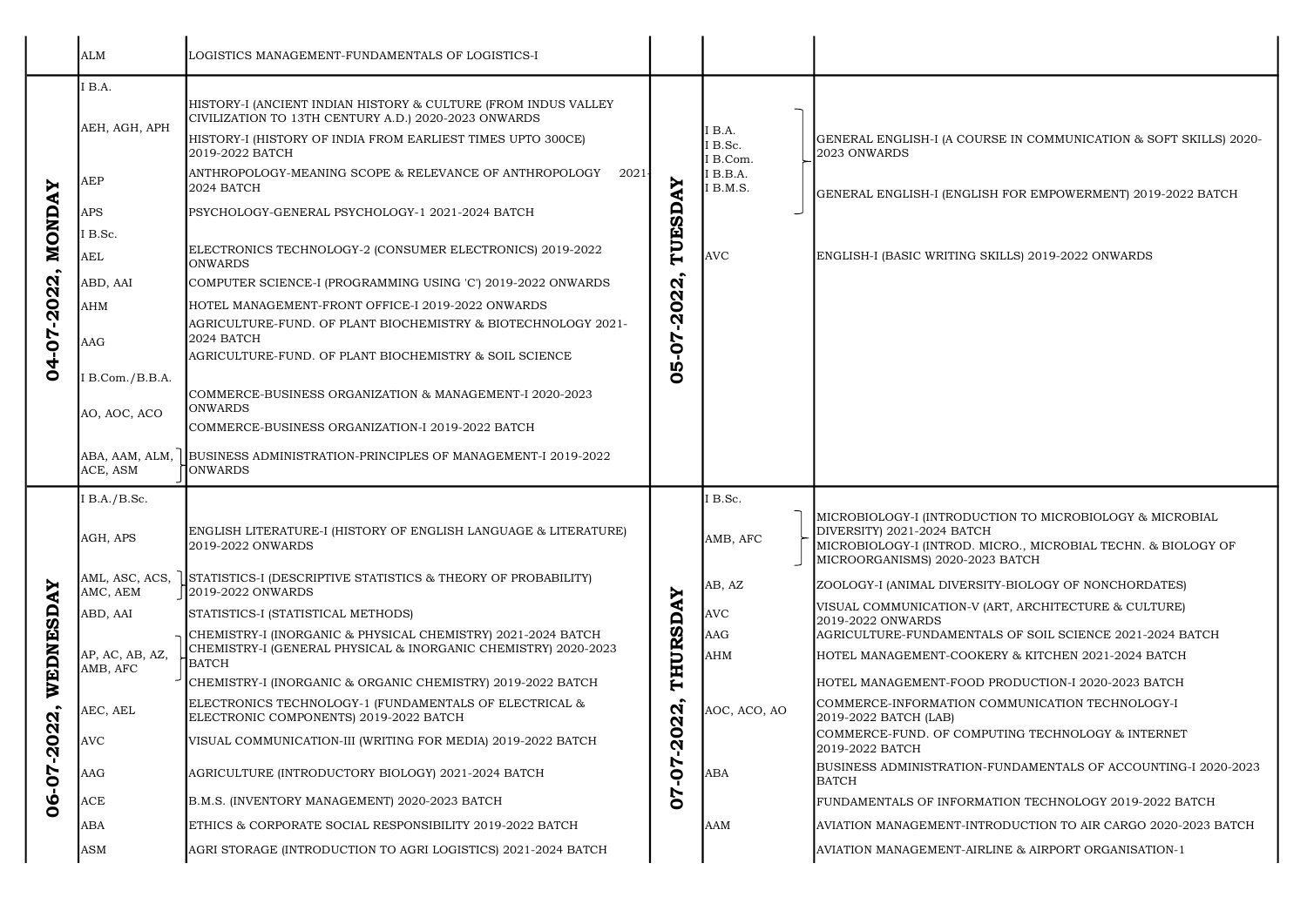|                                                                                         | <b>ARO</b>                                                                                                                                                                                                       | RETAIL OPERATIONS (IN STORE CASHIERING & MERCHANDISING<br>OPERATIONS) 2021-2024 BATCH                                                                                                                                                                                                                                                                                                                                                                               |                                                                                                                               | <b>ALM</b>                                                                                                                                                                                         | LOGISTICS MANAGEMENT-MATERIALS MANAGEMENT-I                                                                                                                                                                                                                                                                                                                                          |
|-----------------------------------------------------------------------------------------|------------------------------------------------------------------------------------------------------------------------------------------------------------------------------------------------------------------|---------------------------------------------------------------------------------------------------------------------------------------------------------------------------------------------------------------------------------------------------------------------------------------------------------------------------------------------------------------------------------------------------------------------------------------------------------------------|-------------------------------------------------------------------------------------------------------------------------------|----------------------------------------------------------------------------------------------------------------------------------------------------------------------------------------------------|--------------------------------------------------------------------------------------------------------------------------------------------------------------------------------------------------------------------------------------------------------------------------------------------------------------------------------------------------------------------------------------|
| Ņ<br>$\blacktriangleleft$<br><b>FRID.</b><br>$-2022,$<br>08-07                          | I B.A.<br>AEH, APH, AEP,<br><b>AEM</b><br>I B.Sc.<br>ASC, ACP, ACS,<br>APC, ACM, APS, JPROGRAMMING)<br><b>APM</b><br><b>AVC</b><br>AAG<br>I B.Com./B.B.A.<br><b>ABA</b><br>AO, AOC                               | ECONOMICS-I (MICRO ECONOMIC ANALYSIS) 2020-2023 ONWARDS<br>ECONOMICS-I (MICRO ECONOMICS) 2019-2022 BATCH<br>AEC, AEL, AMC, COMPUTER SCIENCE-I (PROBLEM SOLVING USING COMPUTERS & PYTHON<br>VISUAL COMMUNICATION-IV (VISUAL COMMUNICATION) 2019-2022 ONWARDS<br>AGRICULTURE-FUNDAMENTALS OF HORTICULTURE 2020-2023 ONWARDS<br>HOTEL MANAGEMENT 2019-2022 BATCH<br>COMMERCE-BUSINESS ENVIRONMENT-I 2020-2023 ONWARDS<br>COMMERCE-BUSINESS ECONOMICS-1 2019-2022 BATCH | AY<br>ATURD<br><b>V)</b><br>22<br>$\overline{\mathbf{S}}$<br>п.<br>Ŋ<br>$\mathsf{Q}$<br>$\sigma$<br>$\bullet$                 | I B.A./B.Sc.<br>AML, AP, AC,<br>ACP, ASC, ACS,<br>AMC, APC, AEC,<br>ACM, AAI, AEM,<br>APM, ABD<br><b>AFC</b><br><b>AHM</b><br><b>AAG</b><br><b>AVC</b><br>I B.B.A.<br>ABA, AAM, ALM,<br><b>ACE</b> | MATHEMATICS-I (DIFFERENTIAL EQUATIONS) 2020-202<br>MATHEMATICS-I (DIFFERENTIAL CALCULUS) 2019-2022<br>FOOD TECHNOLOGY-II (FOOD BIOCHEMISTRY & NUTRI<br>HOTEL MANAGEMENT-FOOD & BEVERAGE SERVICE-I<br>AGRICULTURE-RURAL SOCIOLOGY, EDUCATION, PSYCI<br><b>VALUES</b><br>VISUAL COMMUNICATION (INTRODUCTION TO PHOTOG<br><b>BATCH</b><br>BUSINESS ADMINISTRATION-BUSINESS ORGANIZATION |
|                                                                                         | <b>AAM</b><br><b>ACE</b><br><b>ASM</b>                                                                                                                                                                           | AVIATION MANAGEMENT-AIRLINE, TRAVEL & TOURISM INDUSTRY-I<br>E-COMMERCE-ANALYSING FINANCIAL STATEMENTS<br>AGRI STORAGE-WAREHOUSE FOR AGRICULTURAL PROCEDURES                                                                                                                                                                                                                                                                                                         |                                                                                                                               | <b>ARO</b><br>ASM                                                                                                                                                                                  | RETAIL OPERATIONS-BUSINESS COMMUNICATION SKIL<br>AGRI STORAGE-POST HARVEST MANAGEMENT                                                                                                                                                                                                                                                                                                |
|                                                                                         |                                                                                                                                                                                                                  | <b>SKILL DEVELOPMENT COURSES:</b><br>(TIMINGS 2.00 PM TO 3.30 PM)                                                                                                                                                                                                                                                                                                                                                                                                   |                                                                                                                               | I B.A.<br>I B.Sc.                                                                                                                                                                                  | LIFE SKILL COURSES:<br>(TIMINGS 4.00 PM TO 5.30 F                                                                                                                                                                                                                                                                                                                                    |
| <b>MONDAY</b><br>$\bullet$<br>$-2022$<br><b>70-</b><br>$\blacksquare$<br>$\blacksquare$ | AEH, APH<br>AGH, AO, AOC,<br>ACO, APS<br>ACS, ASC, AML,<br>AP, AC, ACP,<br>AEC, AEL, APC,<br>AMC, ACM<br>AB, AZ<br><b>AMB</b><br><b>AFC</b><br>AHM, ABA, AEP<br>AAG<br>I B.A.<br>I B.Sc.<br>I B.Com.<br>I B.B.A. | <b>INSURANCE PROMOTION</b><br><b>OFFICE SECRETARYSHIP</b><br><b>ELECTRICAL APPLIANCES</b><br><b>PLANT NURSERY</b><br>COMPUTATIONAL BIOLOGY<br><b>FRUITS &amp; VEGETABLES PRESERVATION</b><br>PUBLIC RELATIONS<br>VERMICOMPOST<br><b>FOUNDATION COURSE</b> - COMMUNICATION & SOFT SKILLS<br><b>GENERAL ELECTIVE - QUANTITATIVE APTITUDE</b>                                                                                                                          | ≻<br>$\blacktriangleleft$<br>MOND<br>$\mathbf{N}$<br>$\boldsymbol{\alpha}$<br>$\overline{a}$<br>Ņ<br>o<br>Н<br>$\blacksquare$ | I B.Com.<br>I B.B.A.                                                                                                                                                                               | HUMAN VALUES & PROFESSIONAL ETHICS<br><b>FOUNDATION COURSE</b> - ENVIRONMENTAL STUDIES                                                                                                                                                                                                                                                                                               |

ATERIALS MANAGEMENT-I 2019-2022 BATCH

### TIAL EQUATIONS) 2020-2023 ONWARDS TIAL CALCULUS) 2019-2022 ONWARDS

D BIOCHEMISTRY & NUTRITION)

DLOGY, EDUCATION, PSYCHOLOGY & HUMAN

VTRODUCTION TO PHOTOGRAPHY) 2019-2022

-BUSINESS ORGANIZATION-I

ESS COMMUNICATION SKILL

## FE SKILL COURSES: GS 4.00 PM TO 5.30 PM)